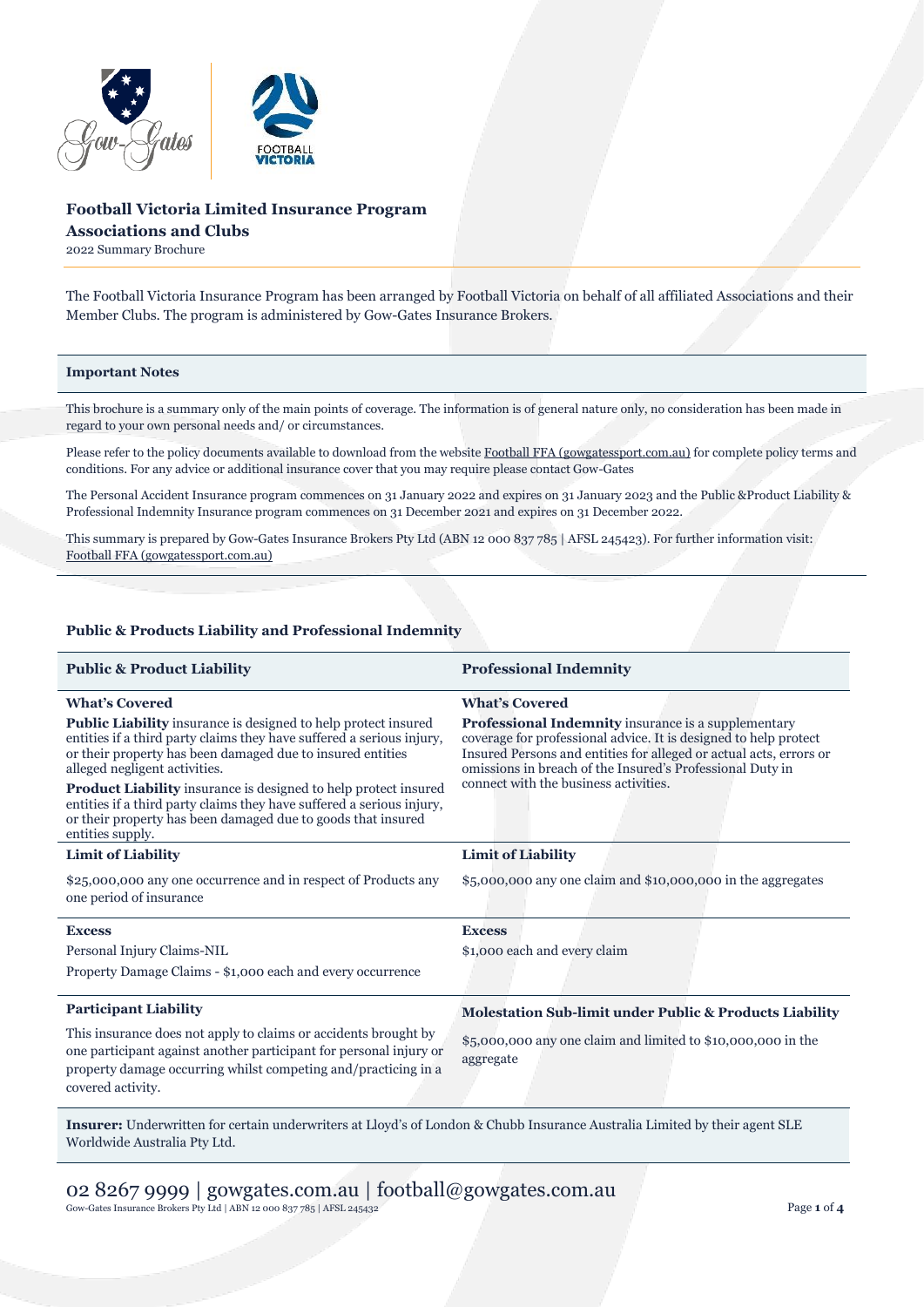## **How to Make a Claim**

Notify Gow-Gates immediately of your intention to lodge a liability claim via one of the following options:

Phone: 02 8267 9999

Email[: football@gowgates.com.au](mailto:football@gowgates.com.au)

Do not admit liability under any circumstances.

Download the claim form via [Football FFA \(gowgatessport.com.au\)](https://football.gowgatessport.com.au/)

Complete all sections of the claim form

Email completed claim form to [football@gowgates.com.au](mailto:football@gowgates.com.au)

Gow-Gates will confirm receipt of your claim form or contact you should they require more information.

Please contact Gow-Gates directly if you have not received a confirmation of your claim within 7 days.

A copy of your Associations/Clubs **Certificate of Currency** can be downloaded via [Football FFA \(gowgatessport.com.au\)](https://football.gowgatessport.com.au/)

### **Management Liability (Directors & Officers)**

#### **What's Covered**

**Management Liability** insurance is designed to help protect the insured entity and management of insured entities against alleged or actual Wrongful acts. This can include;

- Wrongful acts by management, committee and Directors & Officers
- Fraud and Dishonest acts by employees, volunteers and other insured persons
- Claims made by employees, volunteers and other insured persons relating to employment practices – includes harassment, bullying, wrongful dismissal etc.
- **Breaches of Statutory Legislation**
- Tax audit costs

## **Limit of Liability**

\$20,000,000 any one claim and in the aggregates

Sub-limits apply as per Policy Wording

### **Excesses**

\$Nil in respect of Directors & Officers Liability/\$10,000 Company reimbursement cover

\$25,000 in respect of Employment Practices Liability \$20,000 in respect of Statutory Liability, Company Liability and Crime Loss

#### **Insured versus Insured**

This Insurance does not cover claims brought by one Insured entity against another Insured entity.

### **Specific Exclusions**

This insurance does not cover claims relating to molestation, insolvency or use of a banned substance

## **How to Make a Claim**

The Management liability Policy is a 'Claims Made Policy'. If at any time you become aware of circumstances which may or could give rise to a claim under this policy, then written notice should be provided to Gow-Gates without delay to ensure entitlements to a claim under the policy are not prejudiced.

Download a claim form vi[a Football FFA](https://football.gowgatessport.com.au/)  [\(gowgatessport.com.au\)](https://football.gowgatessport.com.au/)

Complete all sections of the claim form

Email completed claim form to [football@gowgates.com.au](mailto:football@gowgates.com.au)

Gow-Gates will confirm receipt of your claim form or contact you should they require more information. Please contact Gow-Gates directly if you have not received a confirmation of your claim within 7 days.

**Insurer:** Insurance Australia Limited t/As CGU Insurance

## **Personal Accident (Personal Injury)**

#### **Who's Covered**

All appropriately registered players and/or non playing officials including team managers, referees, trainers, coaches, masseurs, committee members, directors, officer bearers, administrators, employees, executive officers, selectors, ball boys, medical persons, physiotherapists, ambulance officers, voluntary workers and other match day officials.

## **What's Covered**

Basic cover for participants who suffer injuries arising out of participation in football activities.

## **When are you Covered**

Participating in official football matches. As well as:

Organised training, travelling between home / work and training or games, staying away from home for a tour and administrative and social activities for your club.

## **Loss of Income (Weekly Benefits)**

Weekly benefits are payable whilst you are wholly and continuously unable to work and/or attend school or studies.

## 02 8267 9999 | gowgates.com.au | football@gowgates.com.au Gow-Gates Insurance Brokers Pty Ltd | ABN 12 000 837 785 | AFSL 245432 Page **2** of **4**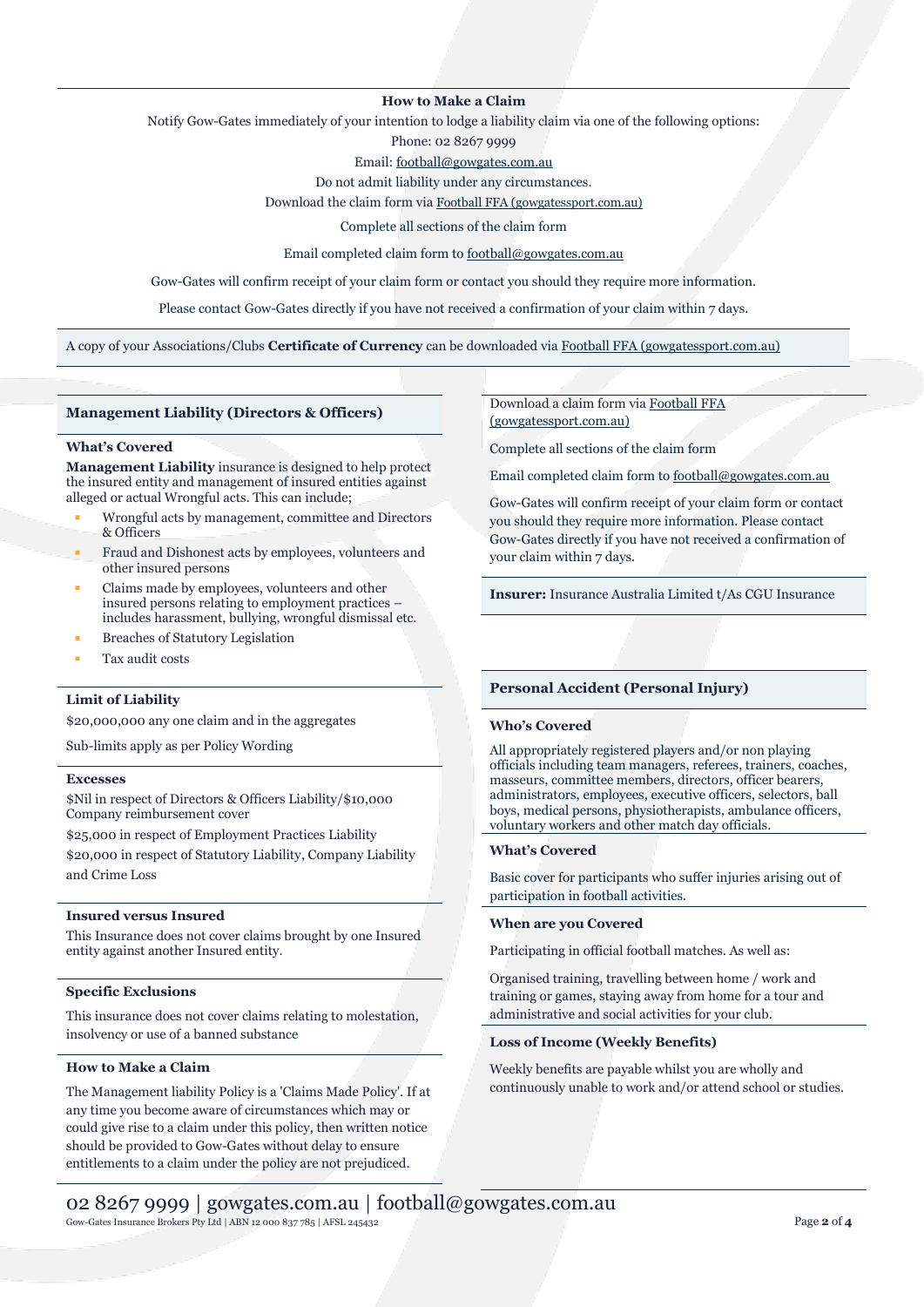# **Income Earners**

85% of net income or \$250 per week (whichever is the lesser) for 52 weeks.

A 14-day excess applies.

#### **Non-Income Earners**

Authorised domestic help up to \$250 per week for 52 weeks.

A 7-day excess applies.

## **Full-Time Students**

Authorised home tutor costs up to \$250 per week for 52 weeks. A 7-day excess applies.

#### **Non-Medicare Medical Expenses**

Non-Medicare Medical Expenses covers medical expenses for which there is no reimbursement (wholly or partly) from Medicare.

#### **Benefits Covered**

- 85% of Non-Medicare Medical Benefits
- Maximum Payable \$2,500
- \$50 excess/ NIL if in a health fund & ambulance only

The Health Insurance Act (Cth) 1973 does not permit the insurer to contribute to expenses which are wholly or partly claimable through Medicare.

Examples of expenses covered:

- Private Hospital Accommodation
- Physiotherapy
- Ambulance
- **Dental**
- Chiropractic
- **Osteopathy**

Examples of expenses not covered:

- Doctors and Surgeons Fees
- X-Rays
- Anaesthetists' Fees
- Public hospital costs

## **Capital Benefits**

**Capital Benefits** are a lump sum benefit that is provided in the event of Death and Permanent Disability.

Benefits are payable based on a table of events available in the full policy wording.

Some of the benefits payable include:

| <b>Death</b>                          | $$100,000$ (U <sub>18</sub> $$20,000$ ) |
|---------------------------------------|-----------------------------------------|
| Paraplegia and Quadriplegia \$750,000 |                                         |
| Loss of sight of one eve              | \$100,000                               |
| Loss of use of one limb               | \$100,000                               |
|                                       |                                         |

## **Other Benefits**

There are other benefits payable under the Football Victoria Insurance Program for expenses which may be incurred as a result of a Football injury.

## Some of these benefits include:

- **Funeral Expenses**
- Travel and Accommodation

Full details of these benefits as well as policy conditions are contained in the policy wording. A copy of the policy wording is available to download from the website [Football FFA](https://football.gowgatessport.com.au/)  [\(gowgatessport.com.au\)](https://football.gowgatessport.com.au/)

## **Insured:** AIG Australia Limited

# **How to Make a Claim**

All claims need to be submitted online via the Sports Claims Portal. To find the portal appropriate to you and your Club:

- **1.** Visit the Gow-Gates Football Insurance Websit[e Football](https://football.gowgatessport.com.au/)  [FFA \(gowgatessport.com.au\)](https://football.gowgatessport.com.au/)
- **2.** Select your relevant Association
- **3.** Navigate to the 'Claims' section and follow the link to lodge your claim online
- **4.** Register an Account for the Sports Claims Portal

The standard documentation you will be required to upload during the claims portal submission are:

- Employment Statement (to be completed by your employer)
- Incapacity to Work Statement Page 3 of the Physician's Report (to be completed by a GP, specialist or surgeon)

You will be prompted to download blank copies of the relevant documentation in Step 4 of the claims portal process.

The claim submission is an 8 Step procedure and will save your progress as you complete each Step.

### **Points to Remember**

- All players and officials must be registered with Football Victoria for coverage by this insurance program.
- Only injuries which occur during the policy period are covered.

No cover is provided for:

- Any pre-existing defect, infirmity or sickness the insured person suffered from at the time of the accident
- Self-infliction
- War and terrorism
- Aerial activities
- Being under the influence of Drugs or alcohol
- Criminal acts